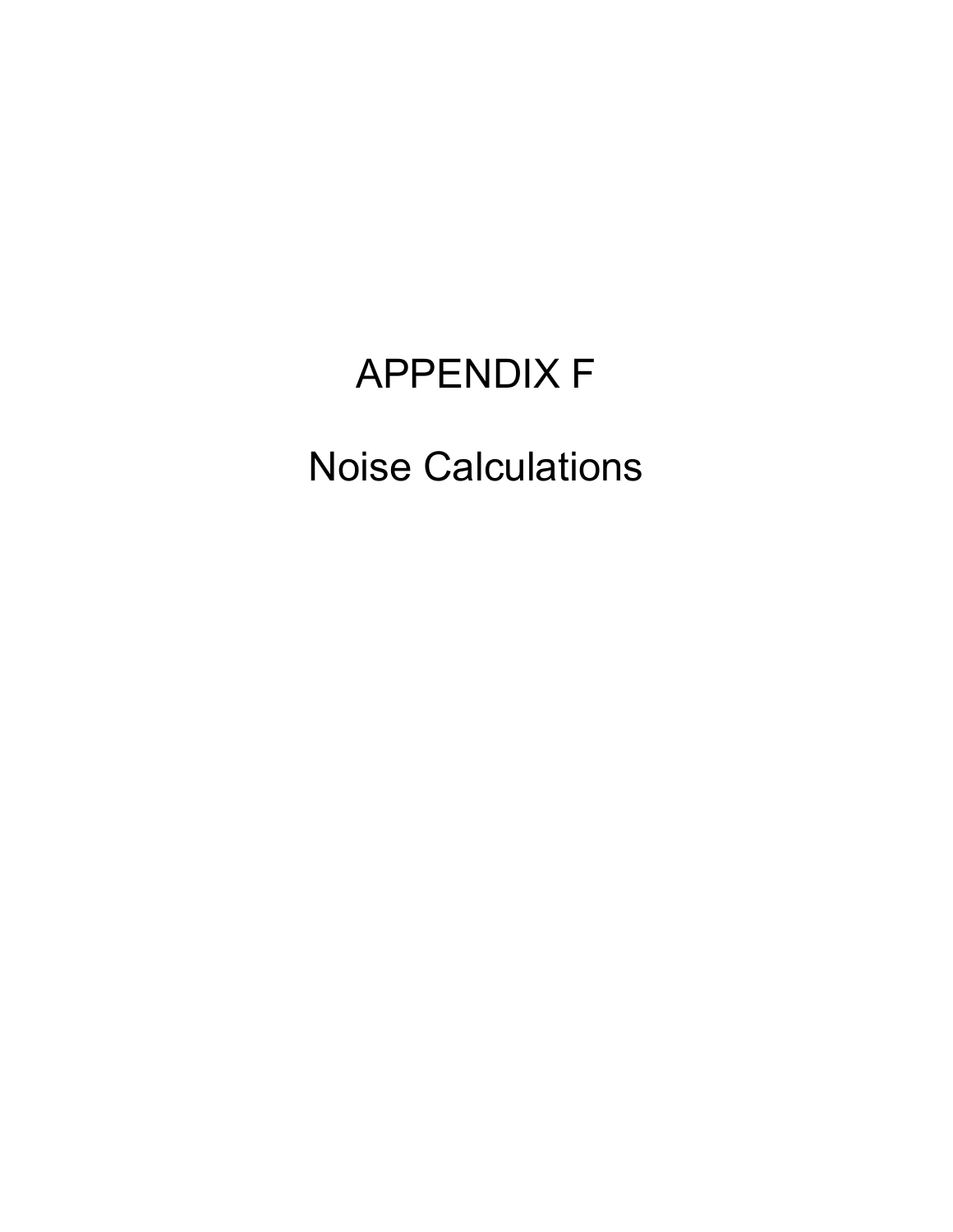## **Daily Volumes on Roadway Segments**

| <b>Roadway Segment</b>              | <b>LUCE Existing</b> | <b>CNEL @100 ft</b> | <b>Adjusted Baseline</b> | % change | <b>Difference</b> | CNEL @ 100 ft |
|-------------------------------------|----------------------|---------------------|--------------------------|----------|-------------------|---------------|
| Ocean Ave N of Colorado Ave         | 23,460               | 62.5                | 22,000                   | $-6.22$  | $-0.3$            | 62.2          |
| 2nd St N of Santa Monica Blvd       | 10,010               | 58.8                | 6,000                    | $-40.06$ | $-2.2$            | 56.6          |
| Colorado Ave W of 4th St            | 13,800               | 60.2                | 5,800                    | $-57.97$ | $-3.8$            | 56.4          |
| 4th St N of I-10 WB Off-Ramp        | 27,730               | 63.2                | 37,700                   | 35.95    | 1.3               | 64.5          |
| 4th St S of Pico Blvd               | 25,160               | 62.8                | 11,000                   | $-56.28$ | $-3.6$            | 59.2          |
| 5th St S of Santa Monica Blvd       | 10,040               | 58.8                | 8,400                    | $-16.33$ | $-0.8$            | 58.0          |
| Montana Ave E of 7th St             | 9,950                | 58.7                | 8,100                    | $-18.59$ | $-0.9$            | 57.8          |
| Wilshire Blvd W of Lincoln Blvd     | 26,040               | 62.9                | 23,500                   | $-9.75$  | $-0.4$            | 62.5          |
| Santa Monica Blvd W of Lincoln Blvd | 14,220               | 60.3                | 12,500                   | $-12.10$ | $-0.6$            | 59.7          |
| Lincoln Blvd N of I-10 WB Off-Ramp  | 34,180               | 64.1                | 46,100                   | 34.87    | 1.3               | 65.4          |
| Pico Blvd E of Lincoln Blvd         | 13,950               | 60.2                | 13,900                   | $-0.36$  | 0.0               | 60.2          |
| Ocean Park Blvd E of Lincoln Blvd   | 14,680               | 60.4                | 11,000                   | $-25.07$ | $-1.3$            | 59.1          |
| 20th St N of Wilshire Blvd          | 15,040               | 60.5                | 8,300                    | $-44.81$ | $-2.6$            | 57.9          |
| 20th St N of Pico Blvd              | 17,840               | 61.2                | 5,200                    | $-70.85$ | $-5.4$            | 55.8          |
| Ocean Park Blvd E of 23rd St        | 20,240               | 61.8                | 23,300                   | 15.12    | 0.6               | 62.4          |
| Olympic Blvd W of Cloverfield Blvd  | 26,070               | 65.8                | 33,900                   | 30.03    | 1.1               | 66.9          |
| 26th St S of San Vicente Blvd       | 11,720               | 59.4                | 7,900                    | $-32.59$ | $-1.7$            | 57.7          |
| San Vicente Blvd W of 26th St       | 25,270               | 63.2                | 18,700                   | $-26.00$ | $-1.3$            | 61.9          |
| Montana Ave W of 26th St            | 17,580               | 61.2                | 16,200                   | $-7.85$  | $-0.4$            | 60.8          |
| Santa Monica Blyd E of 26th St      | 25,380               | 62.8                | 26,700                   | 5.20     | 0.2               | 63.0          |
| Olympic Blvd E of 26th St           | 26,020               | 65.8                | 24,500                   | $-5.84$  | $-0.3$            | 65.5          |

*Source: Fehr & Peers 2021*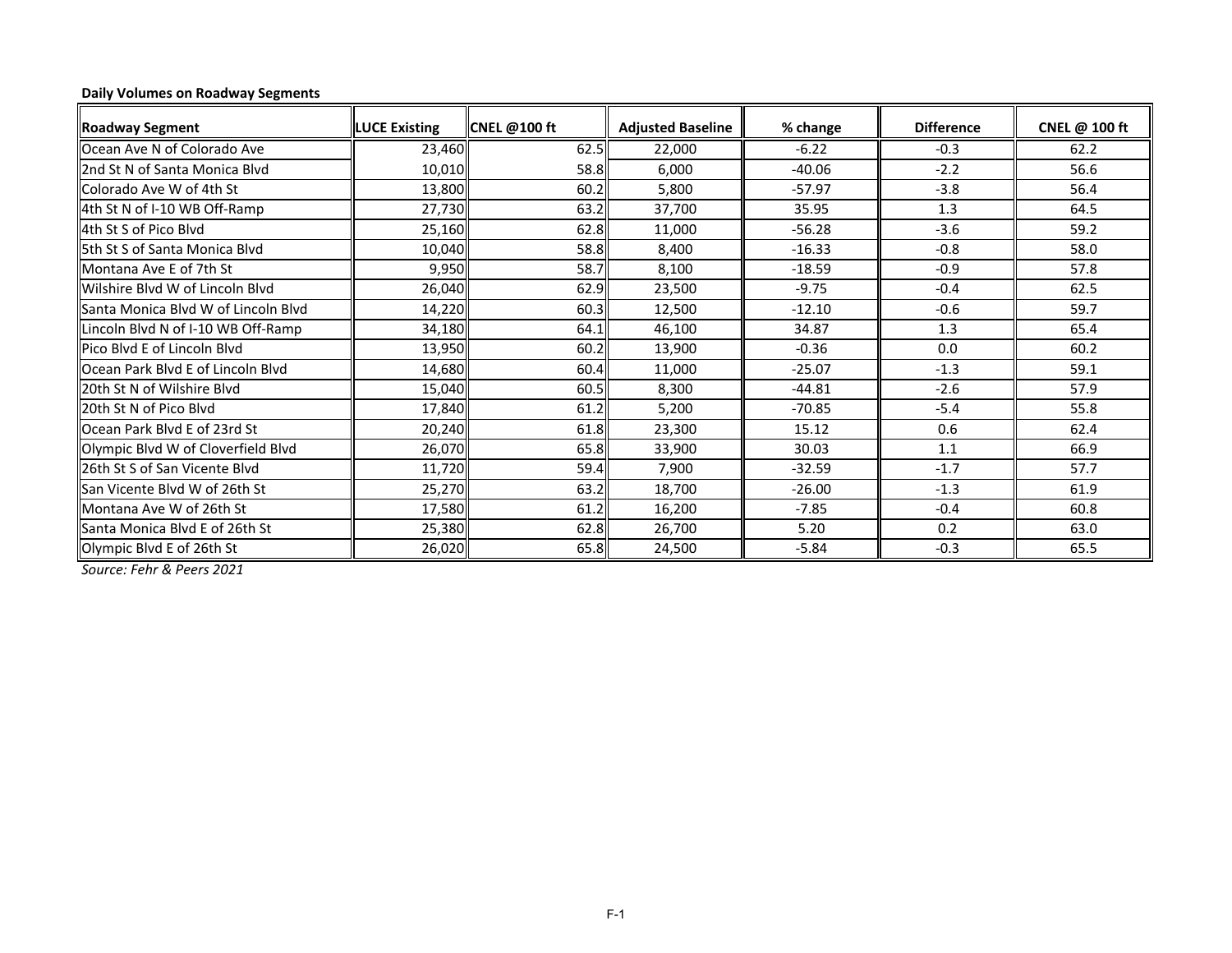|  |  | <b>Daily Volumes on Roadway Segments</b> |
|--|--|------------------------------------------|
|  |  |                                          |

| <b>Roadway Segment</b>              | <b>Adjusted Baseline</b> | CNEL @ 100 ft | <b>Future No Project</b> | % Change | dB Difference | CNEL @ 100 ft |
|-------------------------------------|--------------------------|---------------|--------------------------|----------|---------------|---------------|
| Ocean Ave N of Colorado Ave         | 22,000                   | 62.2          | 22,500                   | 2.27     | 0.1           | 62.3          |
| 2nd St N of Santa Monica Blyd       | 6,000                    | 56.6          | 6,400                    | 6.67     | 0.3           | 56.9          |
| Colorado Ave W of 4th St            | 5,800                    | 56.4          | 5,300                    | $-8.62$  | $-0.4$        | 56.0          |
| 4th St N of I-10 WB Off-Ramp        | 37,700                   | 64.5          | 37,600                   | $-0.27$  | 0.0           | 64.5          |
| 4th St S of Pico Blyd               | 11,000                   | 59.2          | 11,700                   | 6.36     | 0.3           | 59.5          |
| 5th St S of Santa Monica Blvd       | 8,400                    | 58.0          | 9,400                    | 11.90    | 0.5           | 58.5          |
| Montana Ave E of 7th St             | 8,100                    | 57.8          | 7,300                    | $-9.88$  | $-0.5$        | 57.4          |
| Wilshire Blyd W of Lincoln Blyd     | 23,500                   | 62.5          | 24,800                   | 5.53     | 0.2           | 62.7          |
| Santa Monica Blyd W of Lincoln Blyd | 12,500                   | 59.7          | 12,800                   | 2.40     | 0.1           | 59.8          |
| Lincoln Blvd N of I-10 WB Off-Ramp  | 46,100                   | 65.4          | 47,400                   | 2.82     | 0.1           | 65.5          |
| Pico Blyd E of Lincoln Blyd         | 13,900                   | 60.2          | 14,000                   | 0.72     | 0.0           | 60.2          |
| Ocean Park Blyd E of Lincoln Blyd   | 11,000                   | 59.1          | 12,200                   | 10.91    | 0.4           | 59.6          |
| 20th St N of Wilshire Blyd          | 8,300                    | 57.9          | 7,000                    | $-15.66$ | $-0.7$        | 57.2          |
| 20th St N of Pico Blvd              | 5,200                    | 55.8          | 5,300                    | 1.92     | 0.1           | 55.9          |
| Ocean Park Blvd E of 23rd St        | 23,300                   | 62.4          | 23,400                   | 0.43     | 0.0           | 62.4          |
| Olympic Blvd W of Cloverfield Blvd  | 33,900                   | 66.9          | 38,400                   | 13.27    | 0.5           | 67.5          |
| 26th St S of San Vicente Blvd       | 7,900                    | 57.7          | 6,700                    | $-15.19$ | $-0.7$        | 57.0          |
| San Vicente Blyd W of 26th St       | 18,700                   | 61.9          | 18,500                   | $-1.07$  | 0.0           | 61.8          |
| Montana Ave W of 26th St            | 16,200                   | 60.8          | 14,200                   | $-12.35$ | $-0.6$        | 60.3          |
| Santa Monica Blvd E of 26th St      | 26,700                   | 63.0          | 26,800                   | 0.37     | 0.0           | 63.0          |
| Olympic Blvd E of 26th St           | 24,500                   | 65.5          | 28,800                   | 17.55    | 0.7           | 66.2          |

*Source: Fehr & Peers 2021*